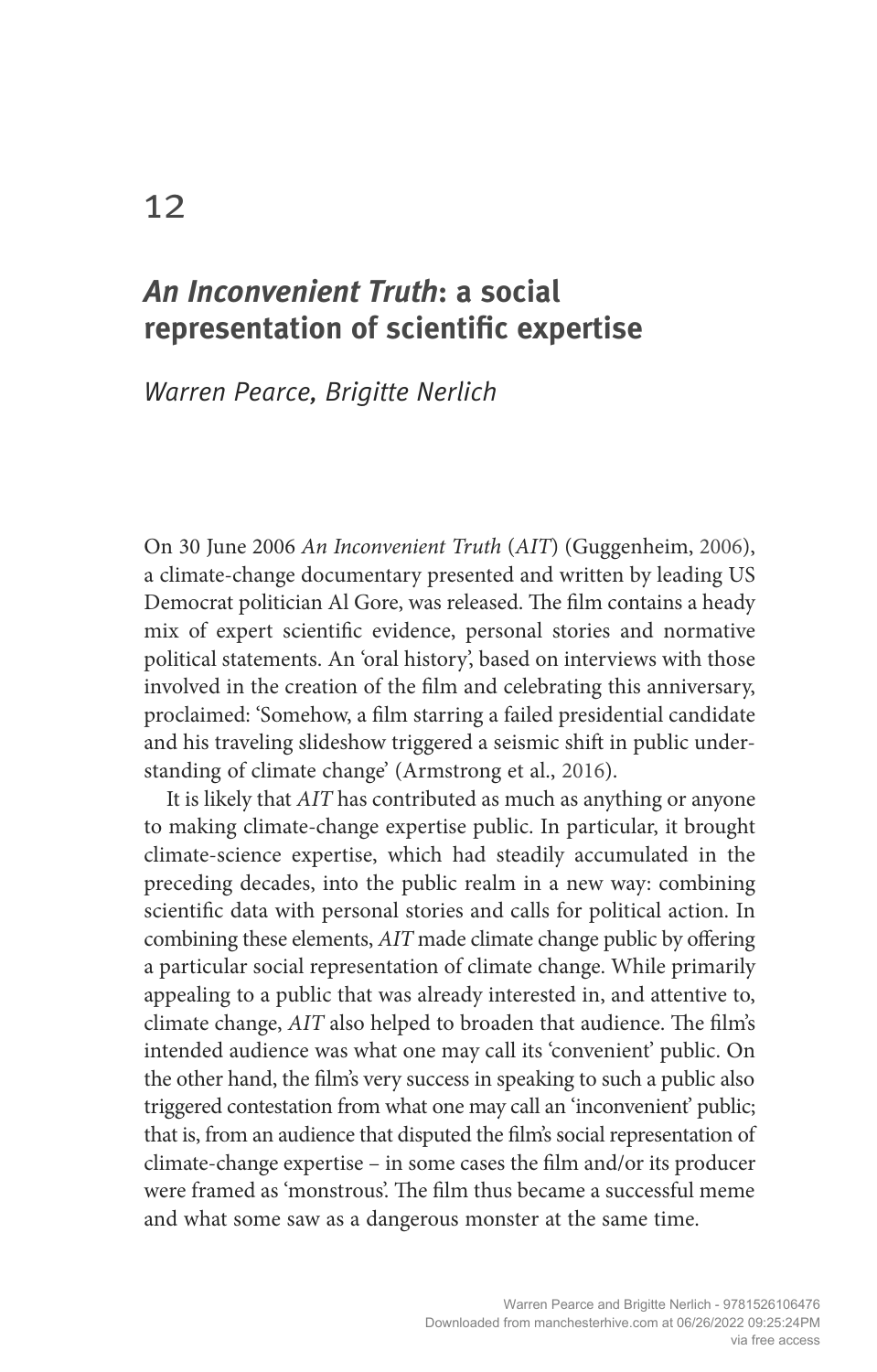In this chapter we discuss *AIT* as an example of taking climate-change expertise out of the pages of science journals and into the public sphere. We draw on the ideas of John Dewey (1938, 1989) and their elucidation by Mark Brown (2009, and see chapter 9) to show how the notion of expertise is the key to understanding the film's motivation, successes and critics. While the purpose of the documentary was to persuade its audience of the consensual truth imparted by climate-science experts, its effect was to become a lightning rod for disagreeing with, criticising and debating with that expertise. Overall, *AIT* created a dominant representation of climate change, based on expertise that became a touchstone for consent and dissent, action and reaction. This position was enhanced by the joint award of the 2007 Nobel Peace prize to Gore and the Intergovernmental Panel on Climate Change (IPCC).

In the following we shall first provide some background to the film's emergence, highlighting its echoes of Dewey's argument that expert knowledge should be integrated in society (Brown, 2009: 150). We use the concept of social representation (Moscovici, 1988) to show how Gore combined scientific content with a personal and political context in order to provide a meaningful representation of climatechange expertise. We highlight how *AIT* sought to create its own public for scientific expertise, returning climate-science expertise to society as one of the many tools with which citizens make sense of the world and solve problems (Brown, 2009: 160–161). We then show how the very elements that helped *AIT* to establish a dominant social representation of climate change also contributed to the creation of a counter-representation and counterpublic that questioned how *AIT* represented climate-science expertise. With *AIT*'s success in bringing social context to scientific content came inevitable contestation. We conclude with some tentative lessons for science communicators from the *AIT* story.

# **Background**

*AIT* had a huge cultural and political impact following its release in 2006, winning a host of awards, including the 2007 Academy Award for Best Documentary (IMDb, 2015), helping Gore win a share of a Nobel Peace prize with the IPCC and providing an anchor for intense, prolonged debates about climate change.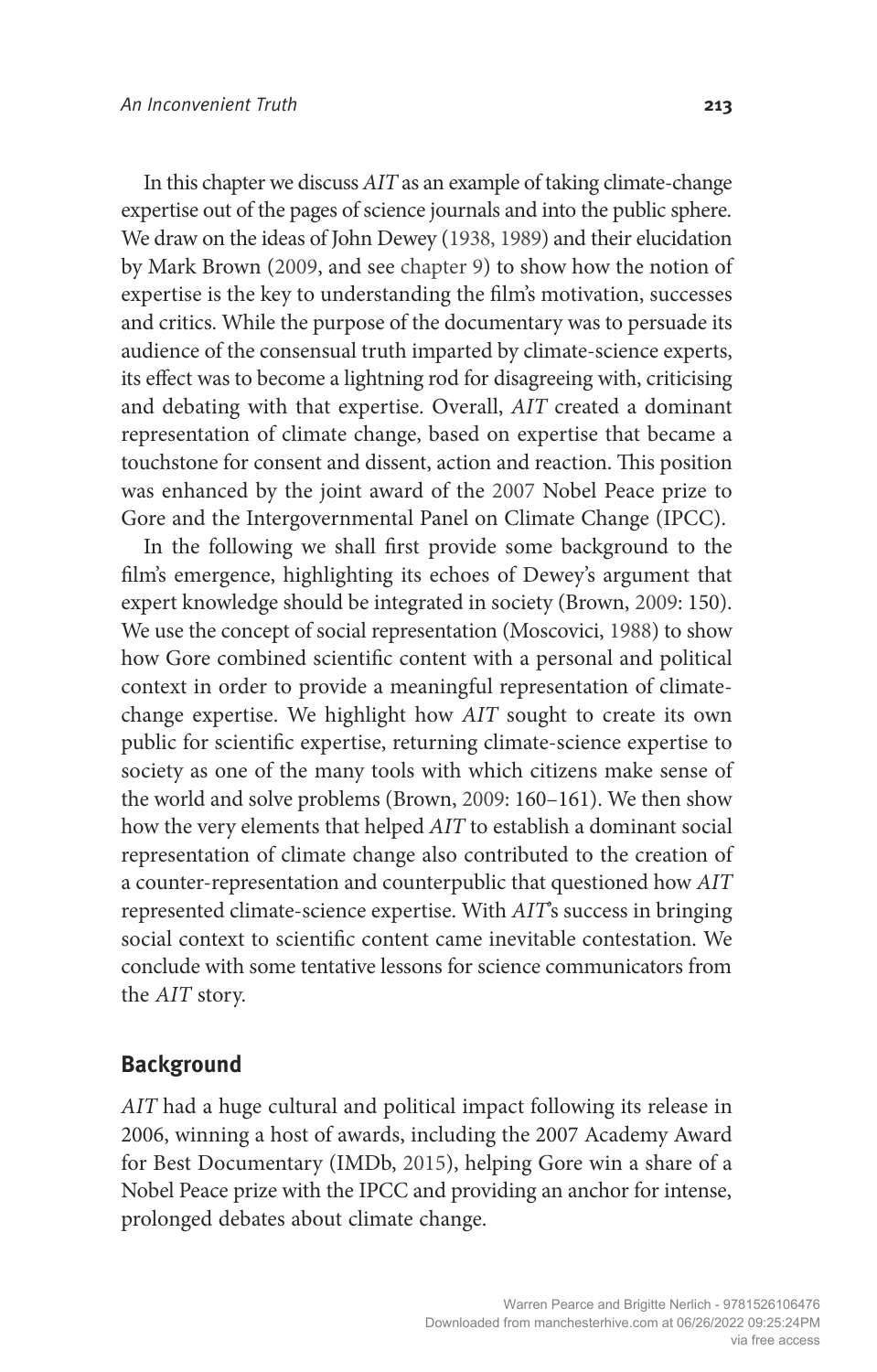The documentary was timely, which helped it to embed itself in global culture and shape both dominant or hegemonic and counterhegemonic polemical social representations of climate change. A dominant or hegemonic social representation is one that is a coercive and widely shared construction of climate change, while a polemic one is defined as 'one which is generated in the course of social conflict, and characterised by antagonistic relations between groups' (Jaspal et al., 2014). In 2007 the IPCC released its *Fourth Assessment Report*, which marked a step change in the public visibility of climate science. These events represented a political and cultural reinforcement of the emerging scientific consensus and were significant in establishing for the first time a dominant, hegemonic representation of climate change that called for significant personal and political action to address the challenge. *AIT* did not disappear from cultural consciousness after 2007. Gore made sure that future campaigns such as Climate Reality built on its success, seeking to train volunteers as 'Climate Reality Leaders … spreading the word about *the truth* of climate change and the solutions we have today in over 100 countries, making a global challenge a personal issue for citizens on every continent' (Climate Reality, n.d.; emphasis added).

This suggests that *AIT* was a highly successful project, both as a cultural event in itself and as a way of bringing meaning to climate change and momentum to climate-change mitigation. *AIT*'s combination of scientific ideas with personal stories and political activism echoes Dewey's call for 'bare ideas' to have 'imaginative content and emotional appeal' in order to be effective (Dewey, 1989: 115). *AIT* also takes seriously Dewey's notion that scientific expertise is a social product rather than the result of individual scientific brilliance and that science communication marks the return of knowledge to its rightful owners: the public (Brown, 2009: 150). Indeed, *AIT* takes this one step further by seeking to empower its audience to gain the expertise to go out and disseminate locally. Yet, while Dewey points to the seeds of *AIT*'s success, he also shows how the successful communication of scientific knowledge and its social consequences brings more public scrutiny to bear on expertise (Brown, 2009: 159).

A decade later, *AIT* remains an important representation of climatechange expertise. Gore's name continues to be synonymous with public discussions of climate change (Grundmann and Scott, 2014) and *AIT*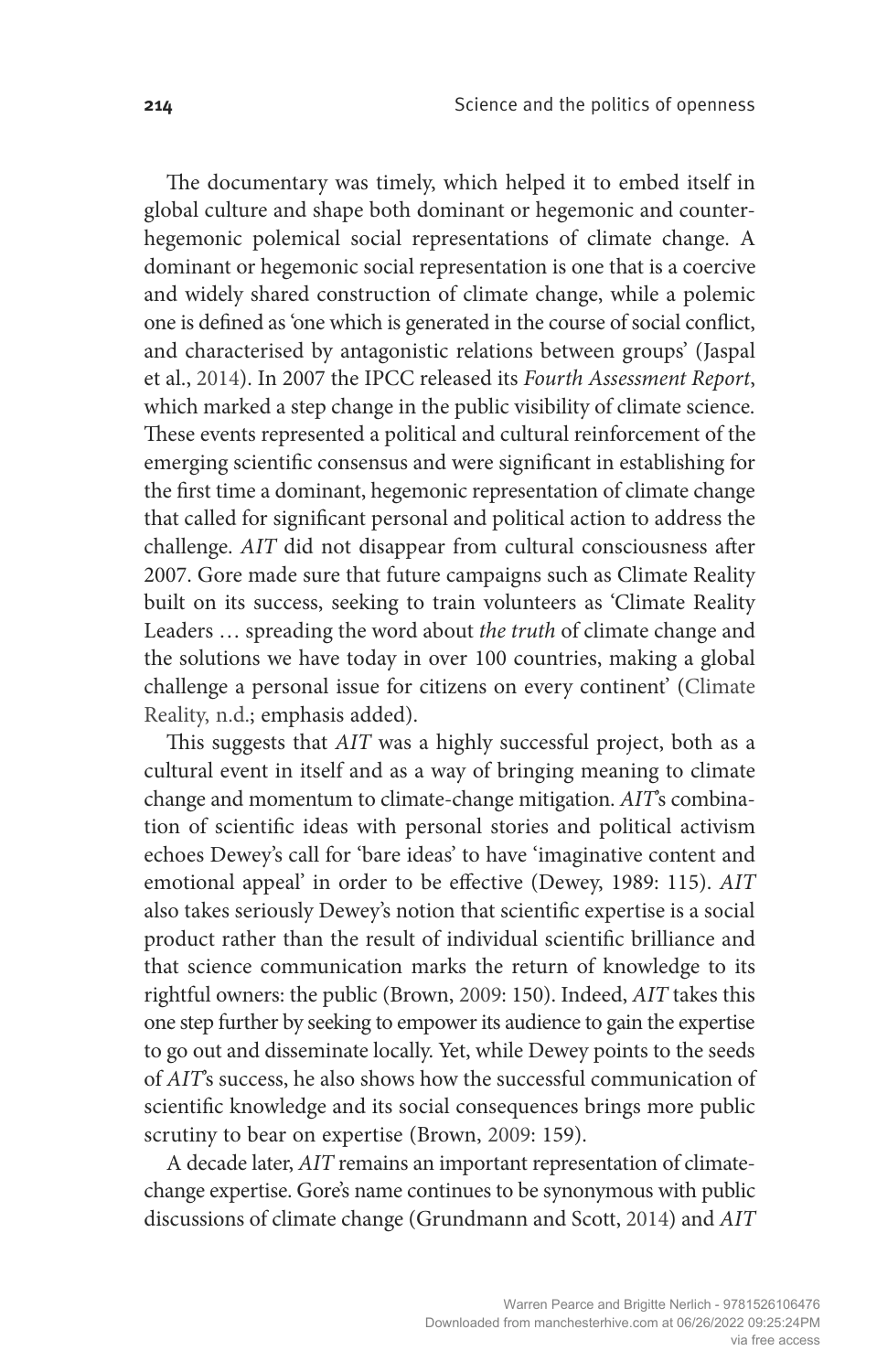continues to act as a salient reference point for climate-change critics (e.g. Booker, 2015; *Daily Mail Comment*, 2015; Turnbull, 2011). In the next section we describe the key elements of this representation.

# **Representing climate-change expertise**

Climate science is an example of the scientific representation of nature that responds to a problematic situation. Communicating this expert knowledge is important as the problematic situation is bound up with social conditions (Brown, 2009: 160). Yet Dewey understands that if this expert knowledge is to gain purchase within societies, it must be communicated aesthetically and imaginatively (Brown, 2009: 150). As discussed above, this provides a rationale for *AIT* but it also shows that *AIT* is a social representation of a scientific representation of nature (namely, the abstract concept of climate change). Hence, concepts from social-representations theory help to show how *AIT* represented climate-science expertise by objectifying climate change through humans (personification) and non-humans (ontologisation) (Jaspal et al., 2014). This constituted an attempt to establish a coherent, hegemonic social representation of climate-science expertise that would gain purchase with the *AIT* audience, inspiring them to take various actions on climate change or to contest such actions (Hollin and Pearce, 2015; Jacobsen, 2011; Jaspal et al., 2014; Nolan, 2010).

According to social-representations theory, a social representation is 'a system of values, ideas and practices' about a given social object (Moscovici, 1973: xiii), as well as 'the elaborating of a social object by the community for the purpose of behaving and communicating' (Moscovici, 1963: 251). Such a representation provides a social group with a shared social reality and common consciousness of a particular social object. The primary function of a social representation is to allow a social group to incorporate 'something unfamiliar and possibly troubling into their own network of categories (Moscovici, 1981: 193). Hegemonic social representations are shared by members of a group; they are coercive and uniform. Polemic representations are generated in the course of social conflict and are characterised by antagonistic relations between groups (Jaspal and Nerlich, 2014: 124–125; Moscovici, 2000: 28).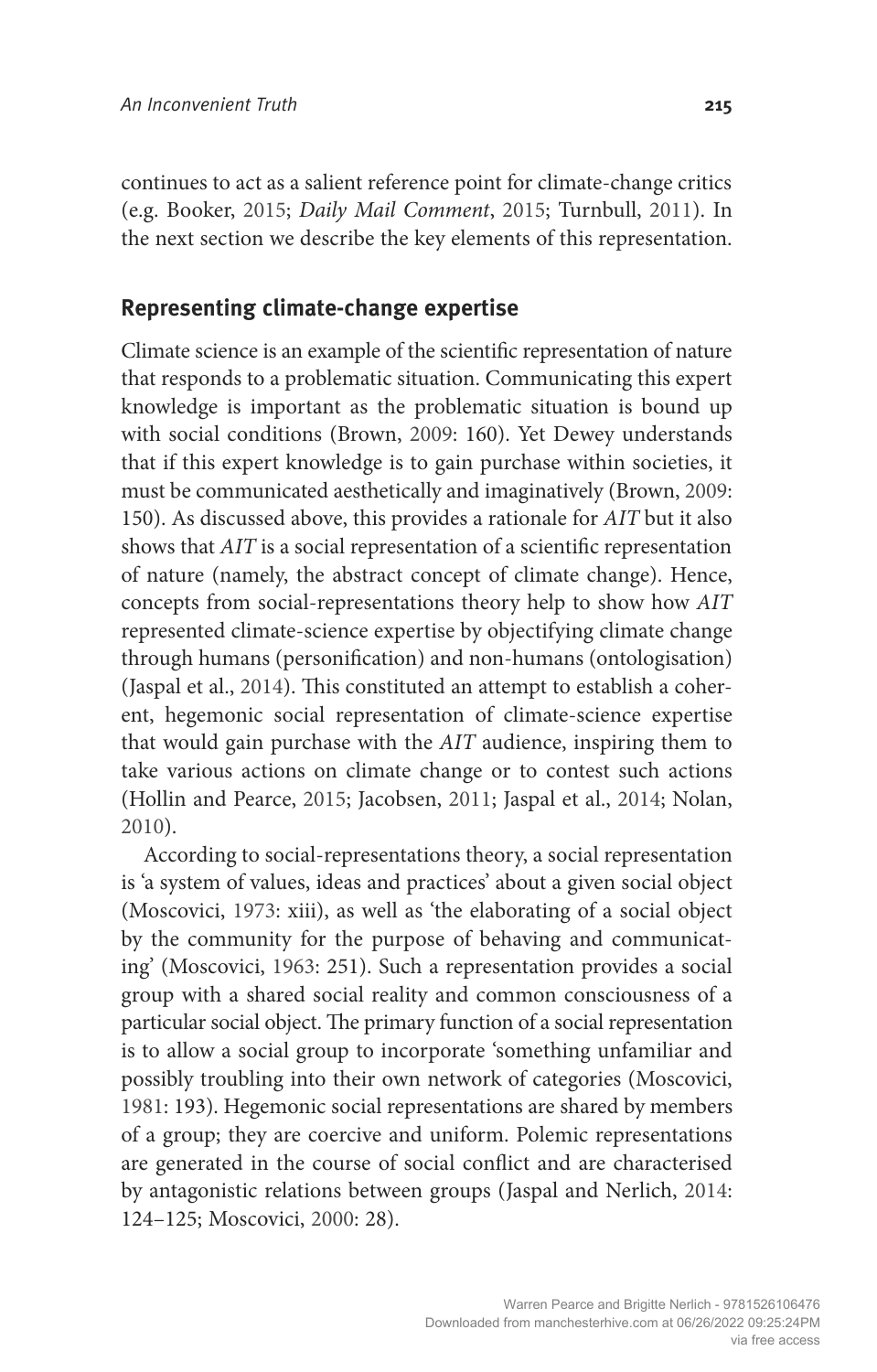Objectification is the process whereby unfamiliar and abstract objects are transformed into concrete and objective common-sense realities. Moscovici and Hewstone (1983) postulate three subprocesses associated with objectification; namely, the personification of knowledge, figuration and ontologisation. We focus here on the first and the last. The personification of knowledge links the abstract object to a person or a group, providing the object with a more concrete existence through this association. Ontologisation refers to the process whereby physical characteristics are attributed to a non-physical entity, essentially 'materialising' the immaterial.

We will show that while *AIT* helped to elevate the cultural significance of climate change and contributed to forging and disseminating a hegemonic representation of climate change, it also prompted the emergence of a strengthened polemic-representation counterpublic that placed *AIT*'s representation of climate-science knowledge under intense scrutiny. By highlighting some scientific weaknesses in the film and Gore's role as the face of expertise, the counterpublic sought to establish a counter-hegemonic or polemical social representation of climate change. Here, the monsters lurking under the public face of climate change came to life, most notoriously in an episode of *South Park* where Gore was depicted warning of an implausible, unseen monster called ManBearPig (Parker, 2006; Delingpole, 2010). Monstrous representations continue to this day, with a Breitbart article confusingly describing a new sequel to the film (Cohen and Shenk, 2017) as a 'scientific monstrosity' while referring to climate change as 'a nonscience beast' (Williams, 2017).

While scientific knowledge plays an important role in the film, Gore evidently recognised, like Dewey, that public mobilisation requires climate change to be made meaningful, not abstract, by manipulating both cognitions and emotions (Beattie et al., 2011) so that 'enough people lock into the same narrative and connect the dots and feel the danger facing their children' (Bates and Goodell, 2007). The emergence of scientific knowledge about climate change has given rise to 'an impersonal, apolitical, and universal imaginary of climate change' that has taken over from 'normative imaginations of human actors engaging directly with nature' (Jasanoff, 2010: 235). *AIT* attempts to redress this balance by personalising and ontologising climate change. Most obviously, it positions Gore – for better or worse – as the human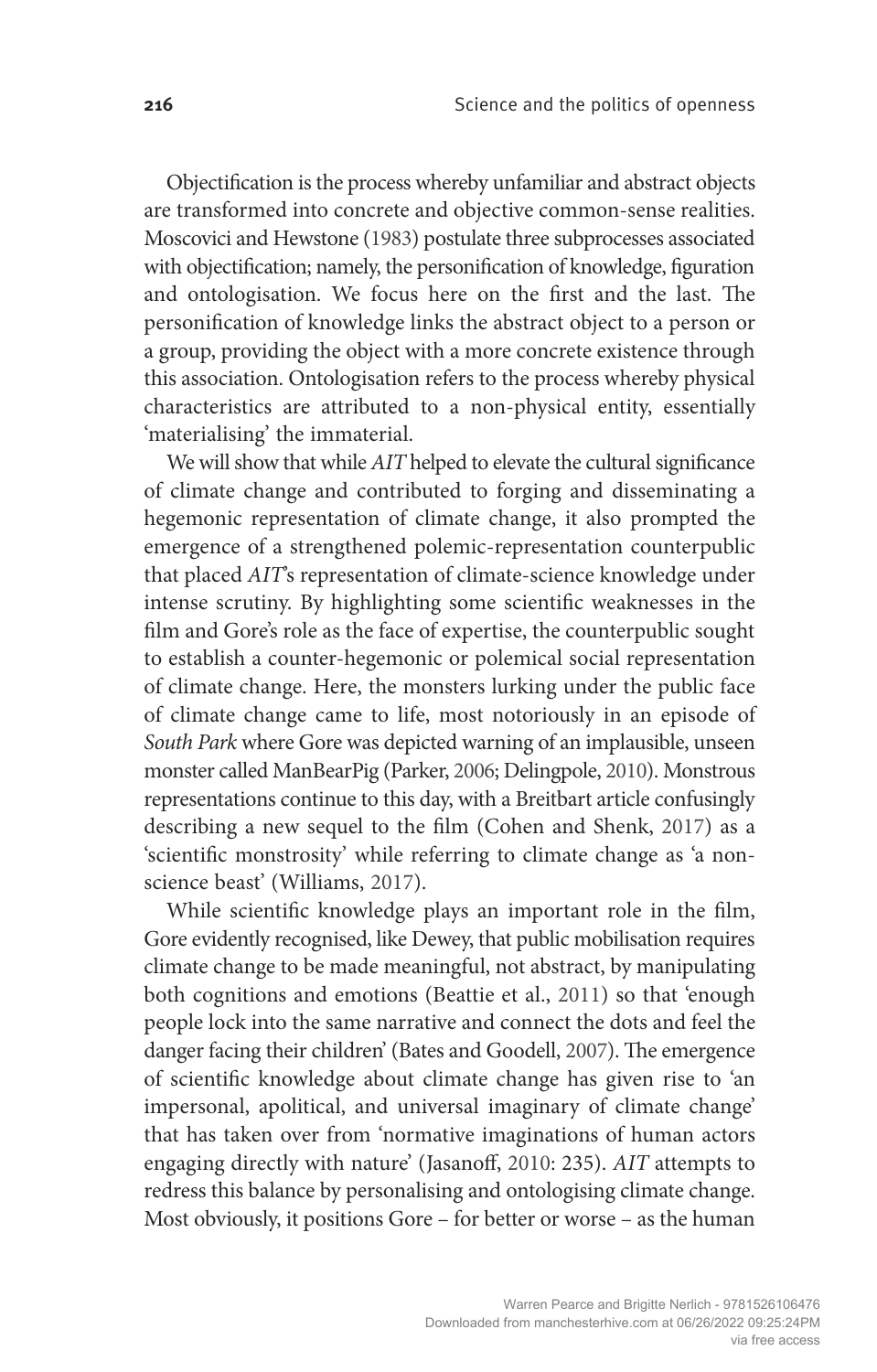face of the climate-change debate (Jaspal et al., 2014: 114). Yet it also contains other attempts at personalisation. In a powerful early section, Gore tells how his young son was almost killed in a car accident, and of the painful days spent at his bedside waiting to see if he would recover. The parallel is drawn between Gore's son and the natural world that we assume to be stable, showing that the things that we take the most for granted can be taken away from us unexpectedly (Murray and Heumann, 2007).

As well as this personalisation of climate or nature, the film seeks to reintroduce the personal into the accumulation of scientific knowledge. Knowledge is given credence not only using charts and numbers, but by the scientists who produced them. Gore refers to palaeoclimatologist Lonnie Thompson as 'my friend' when arguing that Thompson's research shows a striking correlation between atmospheric carbon dioxide concentrations and temperature. Science may achieve its heft through abstraction (Jasanoff, 2010: 234), but Gore reminds his audience that scientific practice is irreducibly human, through his account of his son's accident.

*AIT* also seeks to mitigate abstraction through the ontologisation of climate change by way of various non-human forms. The film begins with a paean to the central role of nature in Gore's early life, which is subsequently referenced in the story of his son's car accident. This 'environmental nostalgia' makes climate change real by presenting it as an emotional threat to our own memories of living in nature (Murray and Heumann, 2007). Glaciers are used as another material example of what we might lose from climate change. However, this was not without controversy. One supportive climate scientist's review of *AIT* argued that while the general point was well made, the particular examples used in the film were poorly chosen, as they were probably unrelated to temperature change (Steig, 2008). *AIT* ties climate change to the threat of extreme weather, traumatically felt in the USA through Hurricane *Katrina* just prior to the film's release (Nerlich and Jaspal, 2014). While *Katrina* is mentioned prominently in the film, the important role of engineering failures in the devastation it caused are overlooked; a position described by Rayner as 'using bad arguments for good causes' (2006: 6).

Criticisms of some of the specific examples used in *AIT* highlight a broader tension underpinning the ontologisation of climate change;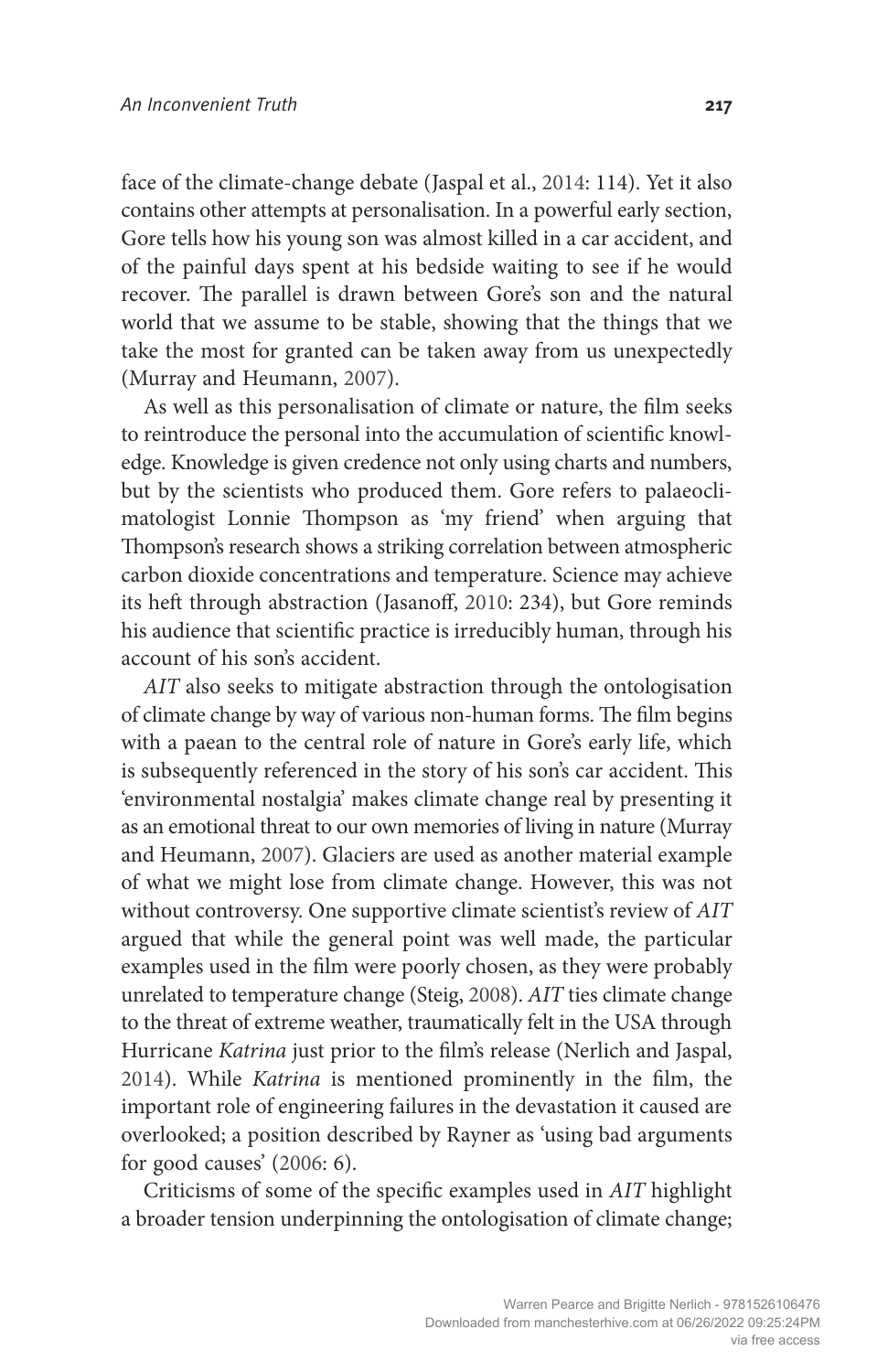that is, that local examples of climate-change-related events are likely to be less scientifically certain than global representations of climate (Hollin and Pearce, 2015). This is not to say that *AIT* is entirely unsuccessful on this front; merely that scientific representations and social representations may often come into conflict. Evaluating how these are resolved depends on whether Gore's role in *AIT* is 'as a politician, a lay expert, or a spokesperson for science' (Hulme, 2009: 81), something that remains unclear during the film.

This section has outlined the social representation of climate-science expertise in *AIT*. The next section demonstrates the integral role of the audience in this representation, as Gore returns science to the people (Brown, 2009: 160).

#### **Emergence of a public**

*Empire* magazine's five-star review of *AIT* begins with an inauspicious synopsis: 'On the face of it, this is the least appealing film in history. A failed politico … preaching to the world about global warming with the aid of PowerPoint' (O'Hara, 2015).

Presentation software such as PowerPoint or Keynote<sup>1</sup> appears to be a questionable medium through which to persuade an audience of the seriousness of climate change. Even at the time of *AIT*'s release, such software was becoming notorious for homogeneous, ready-made slide designs resulting in boring corporate presentations (Reynolds, 2005; Tufte, 2003). While Gore's professionally designed slides avoid the template trap, one might wonder why he chose to make such a presentation the focus of the film, rather than the front line of climate change where the physical effects are beginning to be noticed, as subsequent films have done (Orlowski, 2012). In short, *AIT* foregrounded the presentation as that was the tool with which Gore's message would be propagated by his helpers, supporters and acolytes.

Gore makes clear his frustration with inaction on climate policy from the US Congress and the then Bush administration, using this as the basis for a 'bottom-up' approach to spreading his message 'city by city, street by street, house by house'. Gore explains that he has been 'trying to tell this story for a long time' and that he is focused

<sup>1</sup> Gore's presentation was developed using Keynote (Reynolds, 2007).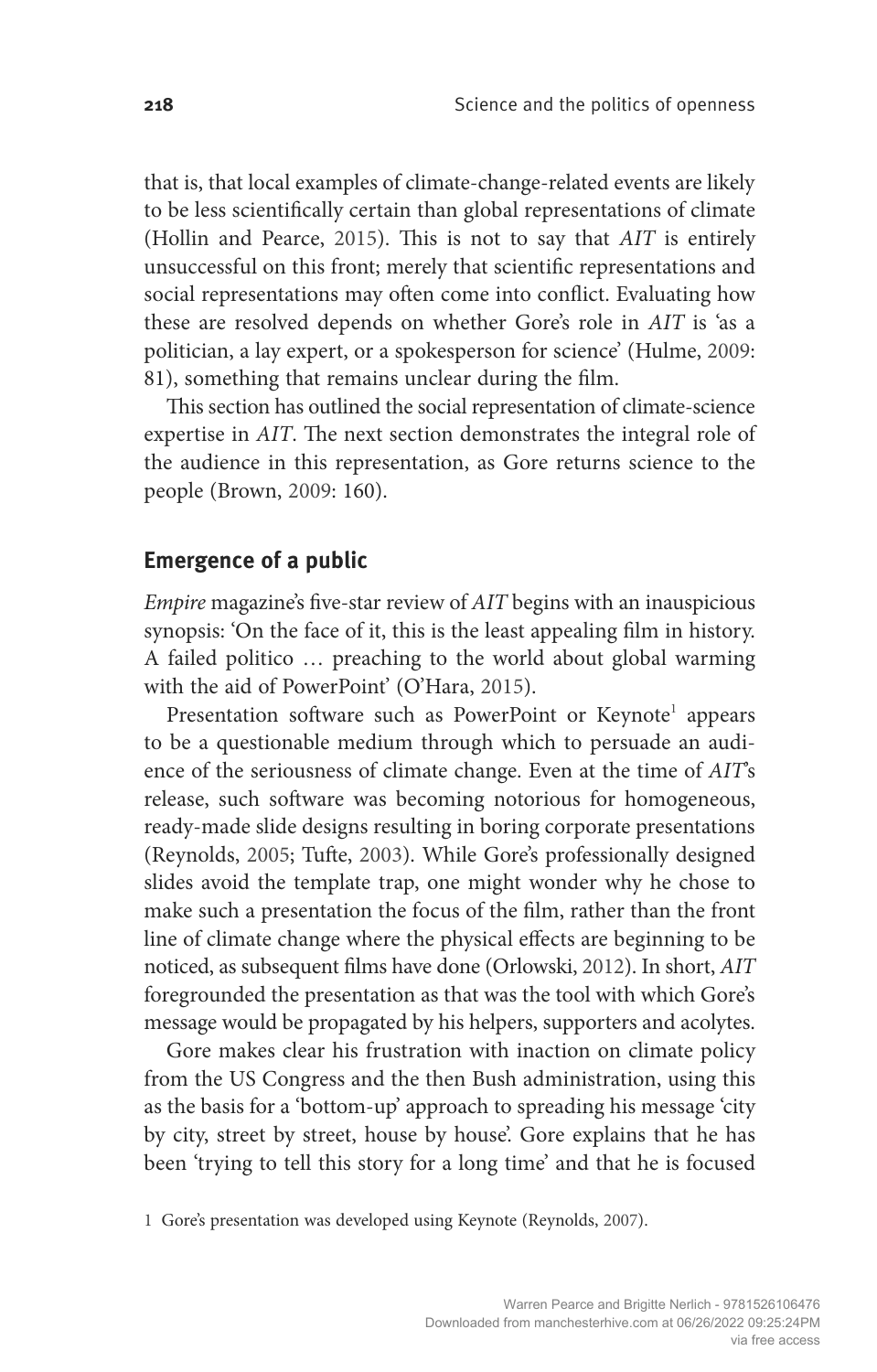on 'getting people to understand' climate change. Clearly, this is not public education as a good in itself; the intermingling of the positive and the normative points towards the need for the climate-change challenge to prompt particular actions.

*AIT* ends on an upbeat note, claiming that we already have the technologies available to switch from fossil fuels, and that all that is stopping us is a shortage of political will. The film ends by fading to black, as the text 'Are you ready to change the way you live your life?' appears on the screen, followed by an intermingling of the film's credits with a mixture of tips on reducing personal environmental impacts (e.g. switch to a hybrid car) and bringing about political change (e.g. ask your senators what they are doing about climate change). Viewers were also directed to a supporting website including more details about the film and about climate science, and suggested actions for the audience to undertake ('*An Inconvenient Truth* > take action', 2006). Taken together, the film, website and accompanying book (Gore, 2006) represented a multimedia take on a very traditional linear model of science education, with the idea that presenting members of the public with more scientific information will prompt them to take action. While this is a clear aim of *AIT*, the film also operated at a more sophisticated metalevel.

Gore is the film's sole cast member, but his audience – his intended public – plays an important supporting role throughout. The first faces to appear in the film are those of the attendees at the various presentations of Gore's slideshow around the USA. *AIT*'s main presentation is staged in a way that ensures the audience's faces are often in view, brightly lit and seated in a horseshoe formation. These are not just the faces of people listening to Gore's story, but of those who may retell it to their peers. Soon after the film's release, Gore led a programme of training for people who wanted 'to tell their friends, families and neighbours that human activities are altering global climate and that each person can do something about it' (Haag, 2007). The programme continues today through the Climate Reality Leadership Corps that encourages peer-to-peer communication and 'spreading the word about the truth of climate change' (Climate Reality, n.d.).

In this way, *AIT* went beyond public education to instead aim explicitly at the creation of a climate-change public. For a while Al Gore became known as the high priest spreading an 'environmental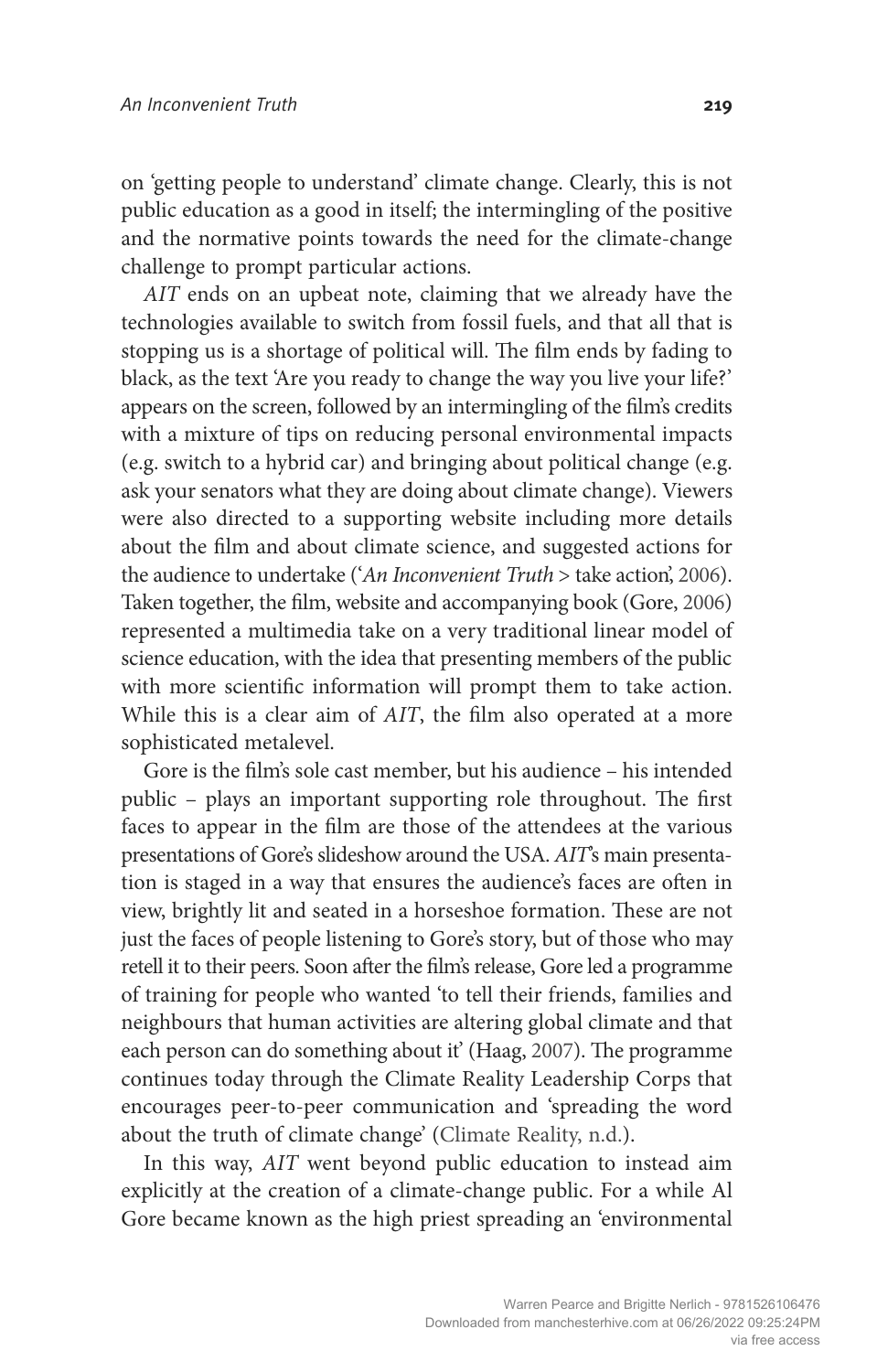gospel' (Mr Americana, 2015; Nerlich and Koteyko, 2009), a title that also contributed to conjuring up the counterpublic that the film did not intend to create. Overall, then, it was not just the content of the slideshow that was important, it was also the performance of the slideshow that is a central part of the film. The film was intended not only to persuade but to have a much stronger performative force: to create a public that in turn would continue the performance. In Dewey's terms, scientific expertise is reinstated as 'a refinement of commonsense inquiry' rather than 'a foreign way of knowing to be imposed on the common sense of an ignorant public' (Brown, 2009: 160). However, this overt focus on putting scientific expertise back into the hands of society was turned back on *AIT* itself, as a counterpublic questioned the film's representation of climate-science expertise.

# **Emergence of a counterpublic**

The evidence presented thus far suggests that *AIT* was extremely successful, not just as a film in its own right but also in establishing a powerful social representation of climate change, an idea that had been somewhat nebulous up to that point. *AIT* was also successful in creating a public actively engaged in reproducing the representation of climate change by training individuals to give presentations based on *AIT* locally. However, individuals are not merely passive recipients of representations; they actively contribute to the construction of new representations in response (Jaspal et al., 2014: 116). Some of these individuals assumed a much more critical view of *AIT* and Gore.

Scepticism about climate science predated the film's release as an important part of the 'struggles over meaning and values in US climate science and politics' (Lahsen, 2008: 216). While such struggles were continuing, US climate politics pre-*AIT* was broadly characterised by a lack of federal-level progress on legislation to cut greenhouse gases. Congress's comprehensive rejection of the Kyoto Protocol was followed by Gore's loss to George W. Bush in the 2000 presidential election, with the subsequent Bush presidency being noted for a stalemate on climate policy. The success of *AIT* towards the end of the Bush presidency provided a window for reframing the US climate debate (Fletcher, 2009: 807). It also acted as a powerful rallying point for climate critics,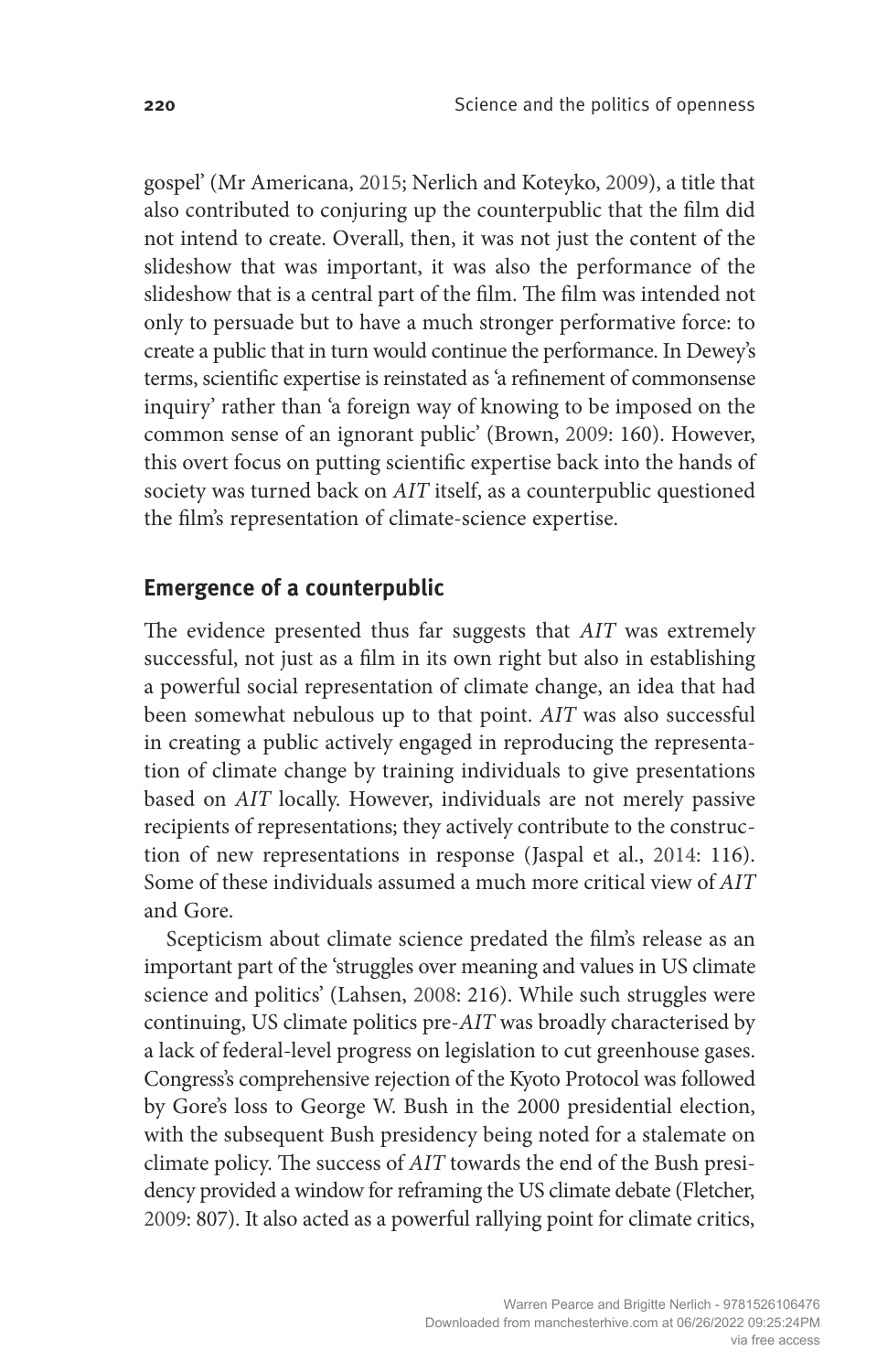both in the mainstream media and the blogosphere, who were opposed to more stringent action on greenhouse gases.

A struggle ensued over the film's accuracy, and as *AIT* gained greater public visibility a counterpublic emerged that sought to destabilise the apparently coherent meaning of climate change provided by *AIT* and Gore's newfound position as a public expert. This counterpublic was mobilised through the emerging new media of blogs such as *Watts Up With That* (Watts, 2006) and *Climate Audit* (McIntyre, 2006), as well as syndicated columns in the mainstream media (Elsasser and Dunlap, 2013). The movement challenged the links claimed between climate change and material events (Hulme, 2010), and the credibility of Gore himself (Elsasser and Dunlap, 2013).

It is unsurprising that Gore, as a prominent Democratic politician, became a focus of much conservative commentary. A study of conservative op-eds found him to be by the far most discussed topic related to climate change (Elsasser and Dunlap, 2013: 763). Within the sceptical blogosphere, the three blogs found by Sharman (2014) to be the most central – *Watts Up With That*, *Jo Nova* and *Climate Audit* – have all had numerous posts on Al Gore and/or *AIT*. While Sharman notes that these blogs are more likely than mainstream media op-eds to focus on scientific issues, their criticisms of *AIT* and Gore were both scientific (Edelman, 2007; McIntyre, 2007; Nova, 2009b) and personal (McIntyre, 2008; Nova, 2009a; Watts, 2008). Crucially, these commentators had a (small) number of similarly critical climate scientists upon whose knowledge they could draw. Two of these scientists published critiques of *AIT* as part of a series in *GeoJournal* (Legates, 2007; Spencer, 2007).

This network of critical actors was akin to a scientific counterpublic attempting to challenge the hegemonic representation of climate change sought by *AIT*. They were a relatively small number of scientists with connections to other societal actors sharing a concern about the interactions between science, power and politics (Hess, 2010: 631). This is not to say that the counterpublic is any closer to the truth, or freer from external biases, than the dominant public, only that *AIT* and Gore provided important rallying points around which a counterpublic could coalesce (Jaspal et al., 2014). The substance of this counterpublic's criticisms is already well documented in the literature (Koteyko et al., 2013; Lahsen, 2013; Matthews, 2015).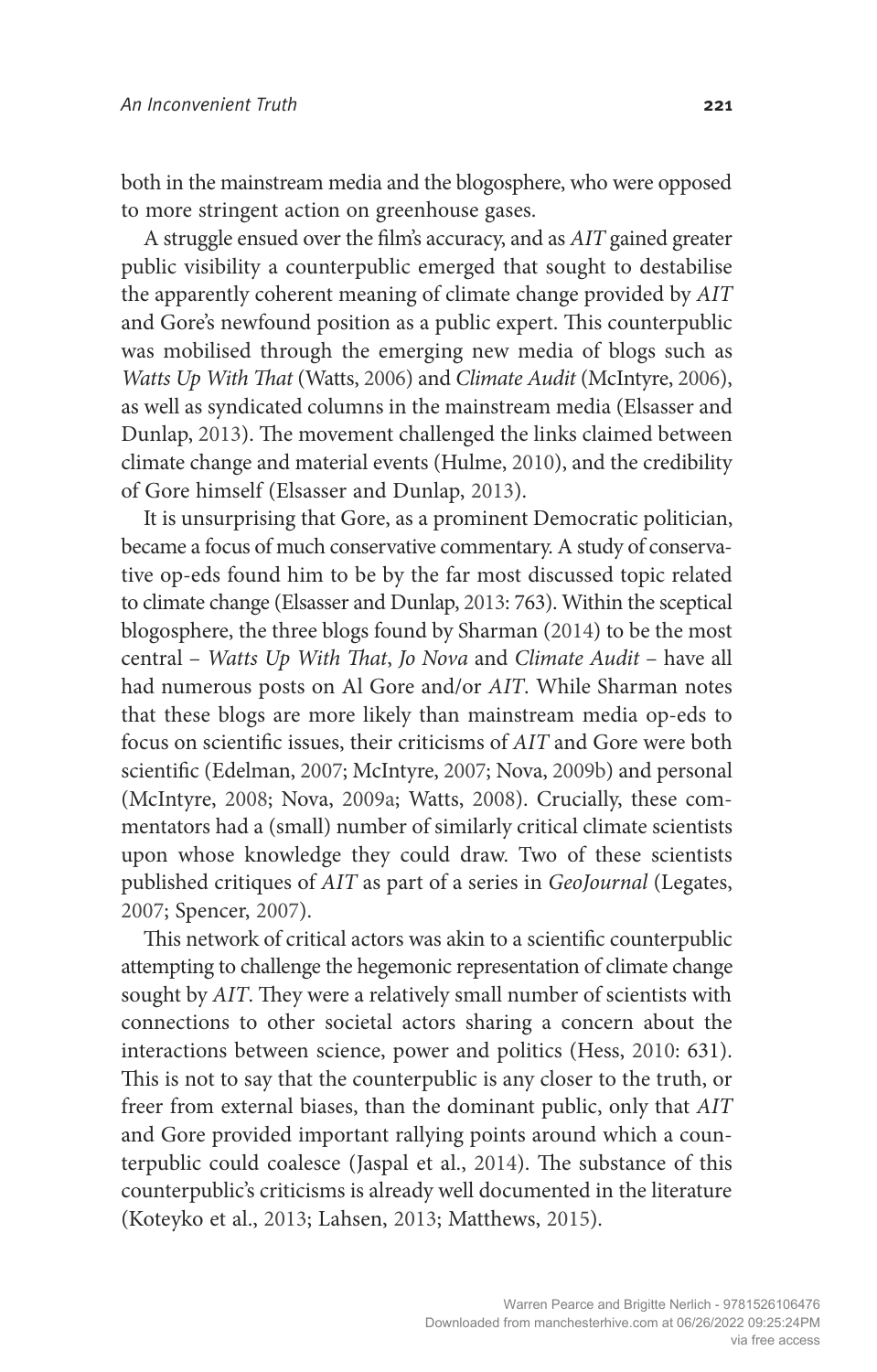One particular characteristic of these criticisms is focused on here; the way in which critics sought to disassociate the notion of climate-science expertise from the representation provided in *AIT*. Jaspal et al. describe this as the challenging of science 'by appealing to its norms' (2013: 383). They highlight a reader comment on climatechange articles on the *Daily Mail* website that 'distances Al Gore from "science", which is interesting in itself, as he is not actually a scientist' (Jaspal et al., 2013: 395). Of course, Gore does not overtly claim to be a scientist; however, as the linchpin of *AIT* Gore became a cornerstone for the social representation of climate-science expertise. The reader comment claims that 'Gore stood to gain hundreds of millions of dollars' if legislation were passed lowering carbon emissions (Jaspal et al., 2013: 395).

It is indeed the case that two years before *AIT* Gore co-founded an investment management partnership focused on sustainability issues (Generation Investment Management, n.d.), and that one newspaper report claimed that his 'green-tech' investments boosted his net worth from \$2 million to \$100 million between 2002 and 2012 (Leonnig, 2012). Whether or not these figures are entirely accurate, they highlight the importance of the social context that is given to Dewey's 'bare ideas', and in particular the contested boundary between content and context (Brown, 2009: 159).

Brown (2009: 160) notes that the 'social conflicts associated with genetic engineering do not invalidate the theory of the double helix'. Similarly, the financial interests of Al Gore highlighted in the *Daily Mail* comment do not invalidate the fundamentals of atmospheric physics. However, the comment highlights the fuzzy boundary between content and context in the public sphere, and how a questionable context can bring the content into question and destabilise representations of expertise. Citizens' willingness to accept or challenge climatescience expertise is to some degree dependent on their core values (Kahan et al., 2011). One can't please all the people all the time. However, even assuming that Gore's intentions in making *AIT* were of the best, his financial interest in sustainability investments was not necessarily a firm foundation for his emerging public status as a climate-change expert.

While helping to raise the profile of climate change, *AIT* seems also to have contributed to polarisation and strengthened the voices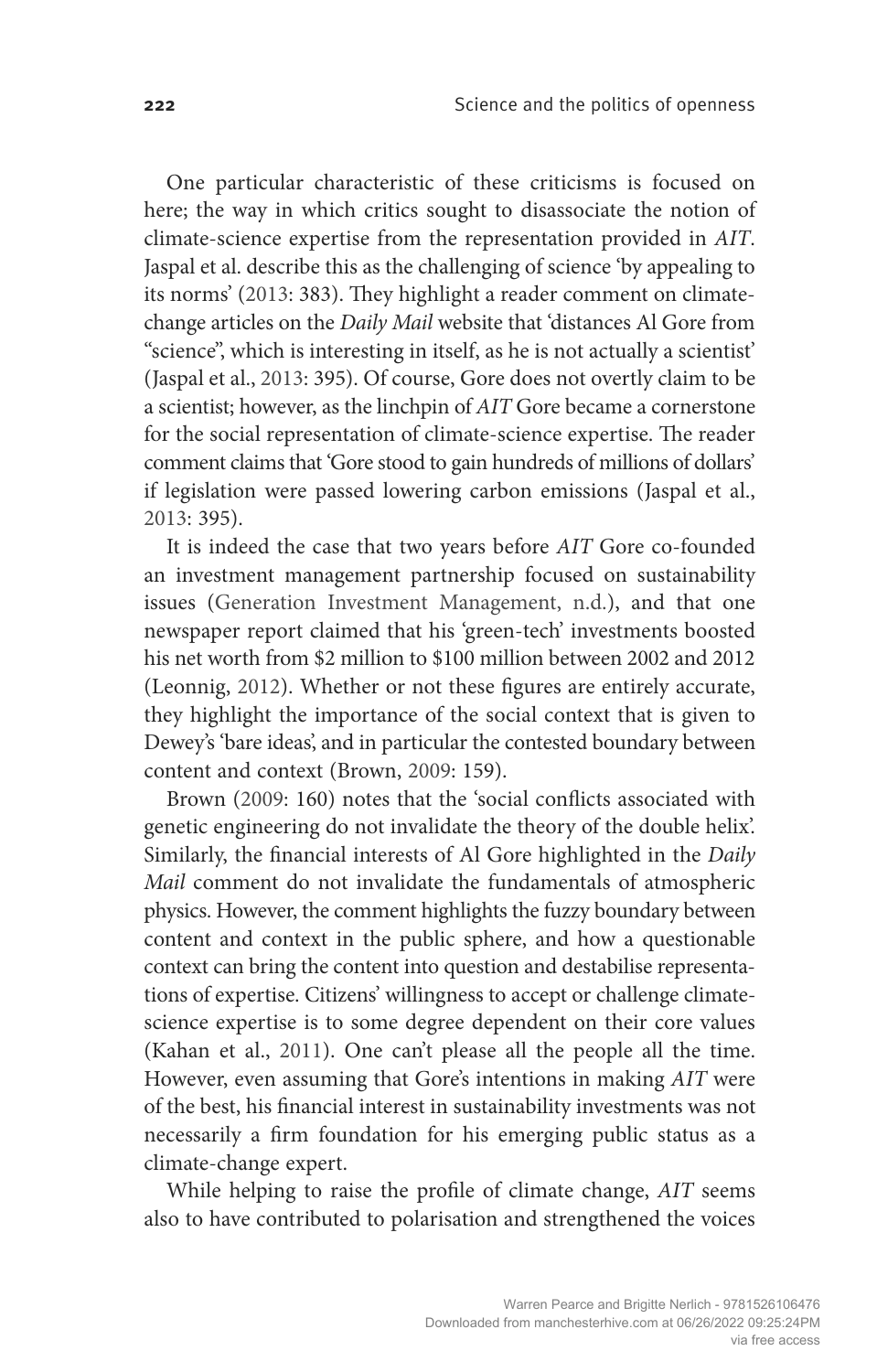of what some may call an 'inconvenient public' keen on publicising 'inconvenient knowledge' related to Gore's presentation of climate science and his own role as the public face of climate change. The use of the film to increase 'public understanding' of climate change was thus at one and the same time a success and a failure, a miracle and a monster.

# **Conclusion**

In this chapter we have outlined the role of *AIT* in creating a strengthened social representation of climate change; making the impersonal personal and the invisible visible. By many measures *AIT* was hugely successful, winning numerous awards, earning Al Gore a share of the Nobel Peace Prize and providing a springboard for a global campaign of public education and activism. Drawing on the work of Brown, we have shown how *AIT*'s focus on creating new audiences for climatescience expertise echoes Dewey's original call for science to be returned to the people as 'a refinement of commonsense inquiry' and not to remain an entirely unfamiliar way of knowing (Brown, 2009: 160). The film also echoes Dewey in providing an aesthetic, emotional communication of expertise, going beyond the persistent deficit model in climate-change communications that assumes that the absence of concern about climate change is the result of a lack of knowledge (Nerlich et al., 2010; Pearce et al., 2015). In many ways *AIT* provides a model for bringing scientific expertise into the public sphere.

However, mistakes were made. In particular, errors on scientific content should have been avoided. As Hulme noted in his study of Gore's questionable comments on Mount Kilimanjaro's glaciers, returning scientific knowledge to the people 'may destabilise knowledge as much as it may legitimise it' and public trust in provisions for quality assurance in evidence are key (Hulme, 2010: 322). This goes for social representations of climate-change expertise as much as it does for scientific representations of nature appearing in the peerreviewed literature. Whether these mistakes had a significant bearing on public attitudes towards *AIT* is beyond the scope of this chapter. However, what we have shown is how social representations of expertise inevitably bring context to content, and a boundary between the two that is contested. In the case of *AIT*, Gore's position as a Democrat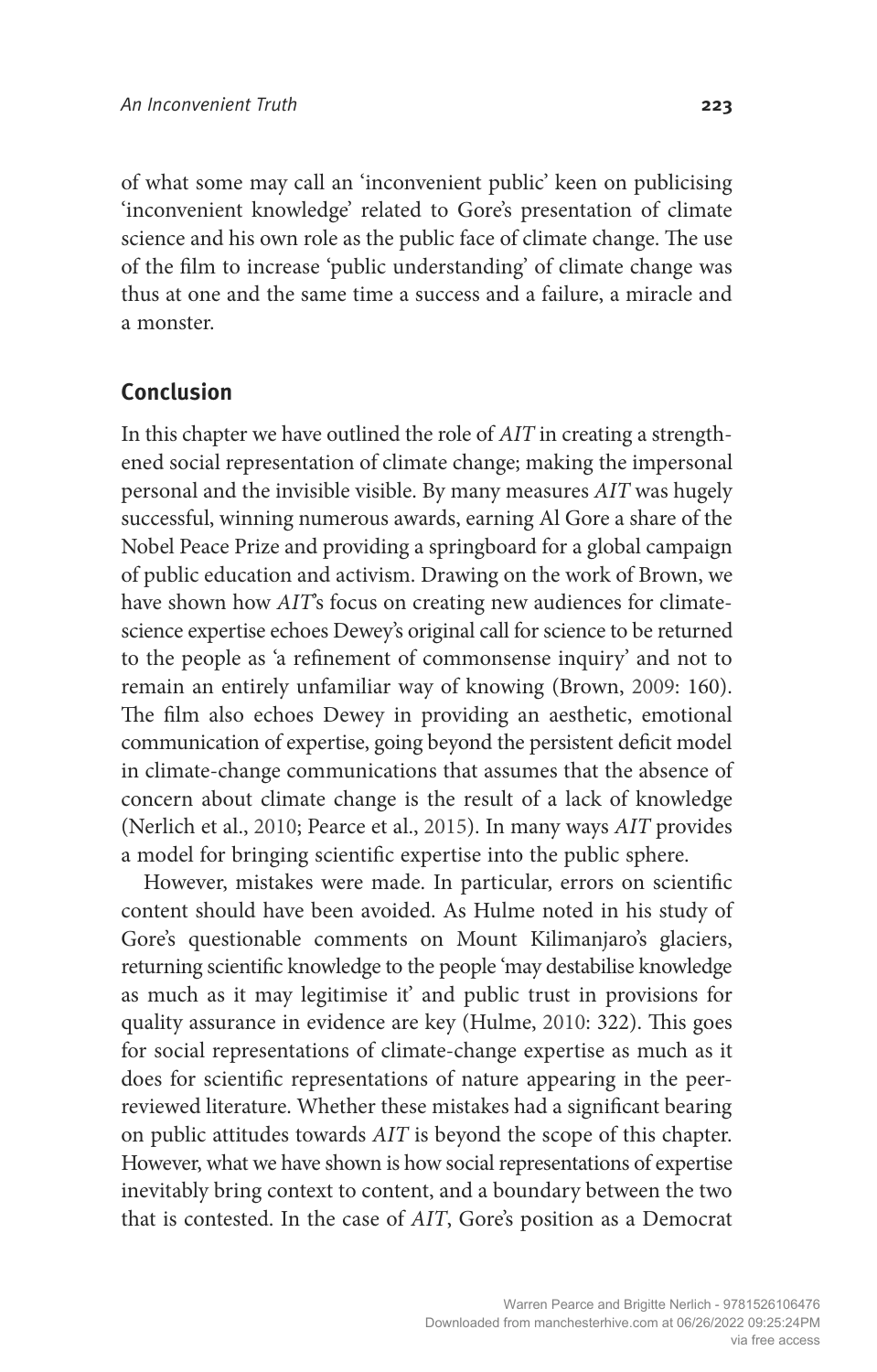politician formed part of the film, perhaps making Republicansupporting viewers less receptive to the film's message. Counterpublics may seek to bring in other contexts as a means of contesting social representations. In the example above we show how Gore's financial interests were used as a means of discrediting the scientific content. For scientists, this may seem anathema, but is the kind of issue that requires attention when returning scientific expertise from academia to the broader society.

In its mix of the scientific, personal and political, *AIT* is perhaps best thought of as an ambitious, if flawed, experiment in science communication and in making climate change meaningful. It did so, whether consciously or not, by politicising climate change and reintroducing the human into previously apolitical representations of climate change (Jasanoff, 2010). While agreeing with the need for politics, not science, to bear the load of dealing with climate change, we note that one effect of *AIT* was to turn climate science into 'Al Gore's science', closely tied to a narrow range of policy options that were anathema to US conservatives (Sarewitz, 2011). We also note that if future engagement on climate change is to improve on the experience of *AIT*, those taking part must be open to engaging with publics that might be regarded as inconvenient just as much as with invited and convenient ones. Such engagement can be rewarding or frustrating to various degrees (Hawkins et al., 2014), something we have both personally experienced with diverse publics on the Making Science Public blog that we have edited throughout the duration of the research programme. However, such engagement should continue if there is to be any hope of social representations of scientific expertise becoming a source of moderation rather than polarisation. We cannot, and should not, seek to vanquish the monsters lurking under the public face of science, but we might be able to do a better job of taming them.

## **References**

*An Inconvenient Truth* > take action (2006). *Climatecrisis.net*, 6 July. Retrieved 7 January 2016 from: https://web.archive.org/web/20060706041140/www. climatecrisis.net/takeaction/.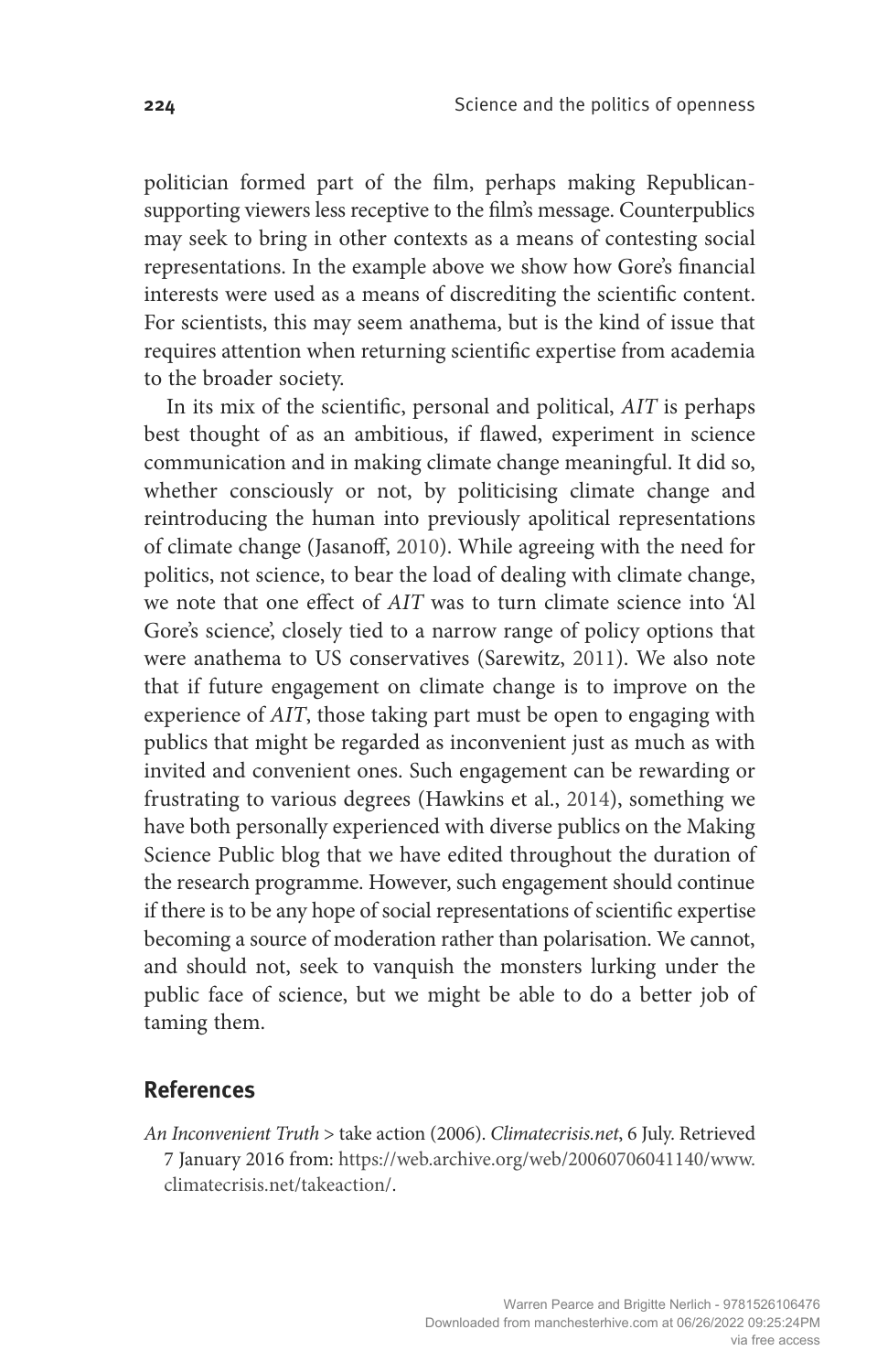- Armstrong, J. K., Urry, A., Andrews, E., and Cronin, M. (2016). An oral history of *An Inconvenient Truth*. *Grist*. Retrieved 28 July 2016 from: http:// grist.org/feature/an-inconvenient-truth-oral-history/.
- Bates, E., and Goodell, J. (2007). Al Gore: 'The revolution is beginning'. *Rolling Stone*, 28 June. Retrieved 1 February 2016 from: www.rollingstone.com/ politics/news/al-gore-the-revolution-is-beginning-20070628.
- Beattie, G., Sale, L., and Mcguire, L. (2011). *An Inconvenient Truth*? Can a film really affect psychological mood and our explicit attitudes towards climate change? *Semiotica*, 2011(187), 105–125.
- Booker, C. (2015). The real 'deniers' in the climate change debate are the warmists. *Telegraph*, 1 August. Retrieved 5 January 2016 from: www.telegraph.co.uk/comment/11778376/The-real-deniers-in-the-climatechange-debate-are-the-warmists.html.
- Brown, M. B. (2009). *Science in Democracy: Expertise, Institutions, and Representation*. Cambridge, MA: MIT Press.
- Climate Reality (n.d.). [How you can help solve climate change.] Retrieved 7 January 2016 from: www.climaterealityproject.org/training.
- Cohen, B., and Shenk, J. (2017). *An Inconvenient Sequel*. Los Angeles: Paramount Pictures.
- *Daily Mail Comment* (2015). Daily Mail comment: Climate change and an inconvenient truth. *Mail Online*, 24 July. Retrieved 5 January 2016 from: www.dailymail.co.uk/debate/article-3170198/DAILY-MAIL-COMMENT-Climate-change-inconvenient-truth.html.
- Delingpole, J. (2010). South Park: The most dangerous show on television? *Telegraph*, 3 May. Retrieved 31 March 2017 from: www.telegraph.co.uk/ culture/tvandradio/7671750/South-Park-The-most-dangerous-show-ontelevision.html.
- Dewey, J. (1938). *Logic: The Theory of Inquiry*. New York: Holt, Rinehart and Winston.
- Dewey, J. (1989). *Freedom and Culture*. Buffalo, NY: Prometheus Books.
- Edelman, B. (2007). Detailed comments on *An Inconvenient Truth*. *Watts Up with That* [blog], 4 October. Retrieved February 25 2016 from: http:// wattsupwiththat.com/2007/10/04/detailed-comments-on-an-inconvenienttruth/.
- Elsasser, S. W., and Dunlap, R. E. (2013). Leading voices in the denier choir: Conservative columnists' dismissal of global warming and denigration of climate science. *American Behavioral Scientist*, 57(6), 754–776.
- Fletcher, A. L. (2009). Clearing the air: The contribution of frame analysis to understanding climate policy in the United States. *Environmental Politics*, 18(5), 800–816.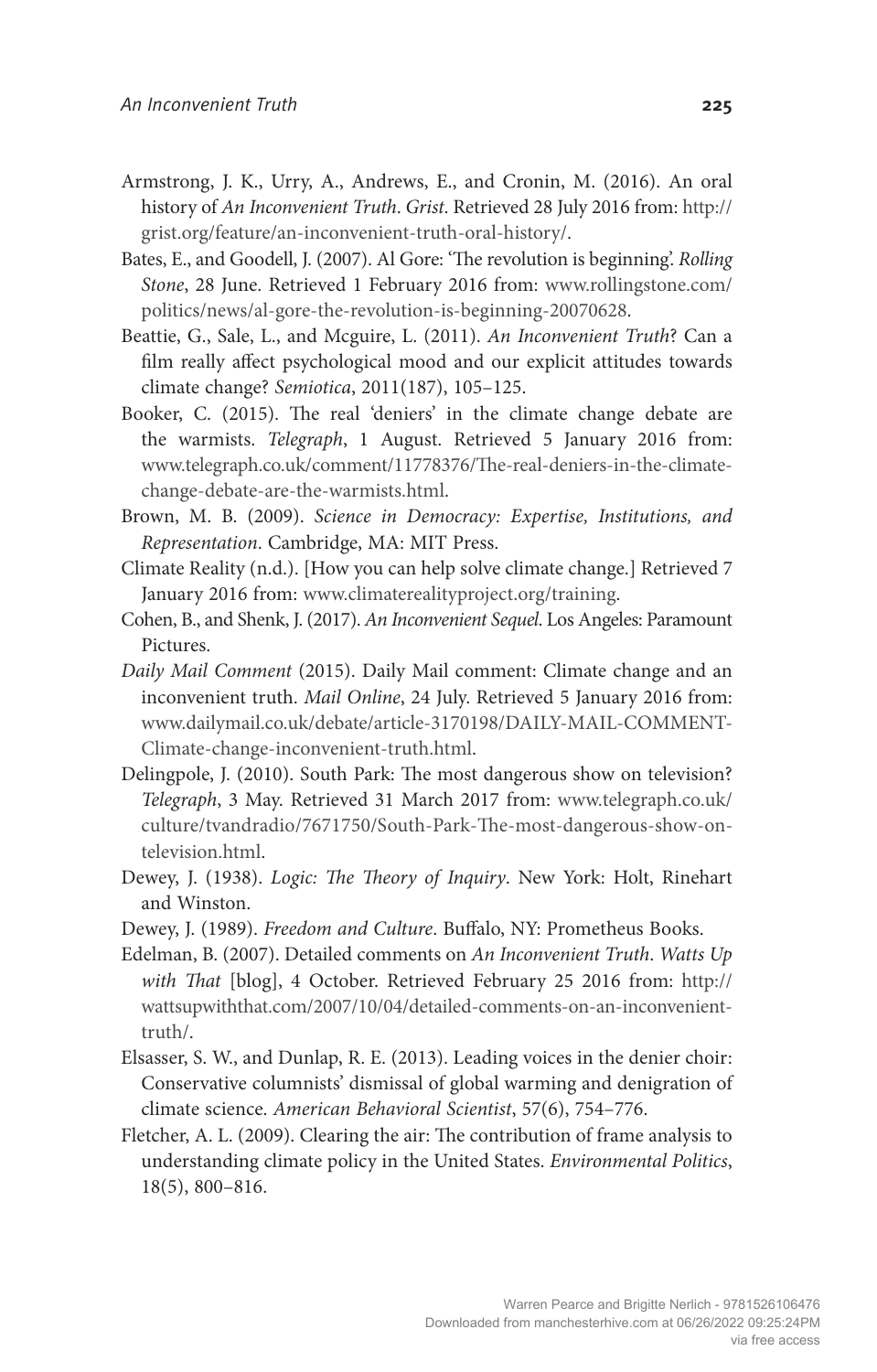- Generation Investment Management (n.d.). *AlGore.com*. Retrieved 27 July 2016 from: www.algore.com/project/generation-investment-management.
- Gore, A. (2006). *An Inconvenient Truth: The Planetary Emergency of Global Warming and What We Can Do About It*. London: Bloomsbury.
- Grundmann, R., and Scott, M. (2014). Disputed climate science in the media: Do countries matter? *Public Understanding of Science*, 23(2), 220–235.
- Guggenheim, D. (2006). *An Inconvenient Truth*. Los Angeles: Paramount Classics.
- Haag, A. (2007). Climate change 2007: Al's army. *Nature*, 446(7137), 723–724.
- Hawkins, E., Edwards, T., and McNeall, D. (2014). Pause for thought. *Nature Climate Change*, 4(3), 154–156.
- Hess, D. J. (2010). To tell the truth: On scientific counterpublics. *Public Understanding of Science*, 20(5), 627–641.
- Hollin, G. J. S., and Pearce, W. (2015). Tension between scientific certainty and meaning complicates communication of IPCC reports. *Nature Climate Change*, 5(8), 753–756.
- Hulme, M. (2009). *Why We Disagree About Climate Change: Understanding Controversy, Inaction and Opportunity*. Cambridge: Cambridge University Press.
- Hulme, M. (2010). Claiming and adjudicating on Mt Kilimanjaro's shrinking glaciers: Guy Callendar, Al Gore and extended peer communities. *Science as Culture*, 19(3), 303–326.
- IMDb (2015). *An Inconvenient Truth*: Awards. *IMDb*. Retrieved 16 December 2015 from: www.imdb.com/title/tt0497116/awards.
- IPCC (2007). *Climate Change 2007: The Physical Science Basis*. Contribution of Working Group I to the Fourth Assessment Report of the Intergovernmental Panel on Climate Change. S. Solomon, D. Qin, M. Manning, Z. Chen, M. Marquis, M. Averyt, M Tignor, et al. (eds). Cambridge: Cambridge University Press.
- Jacobsen, G. D. (2011). The Al Gore effect: *An Inconvenient Truth* and voluntary carbon offsets. *Journal of Environmental Economics and Management*, 61(1), 67–78.
- Jasanoff, S. (2010). A new climate for society. *Theory, Culture and Society*, 27(2–3), 233–253.
- Jaspal, R., and Nerlich, B. (2014). When climate science became climate politics: British media representations of climate change in 1988. *Public Understanding of Science*, 23(2), 122–141.
- Jaspal, R., Nerlich, B., and Cinnirella, M. (2014). Human responses to climate change: Social representation, identity and socio-psychological action. *Environmental Communication*, 8(1), 110–130.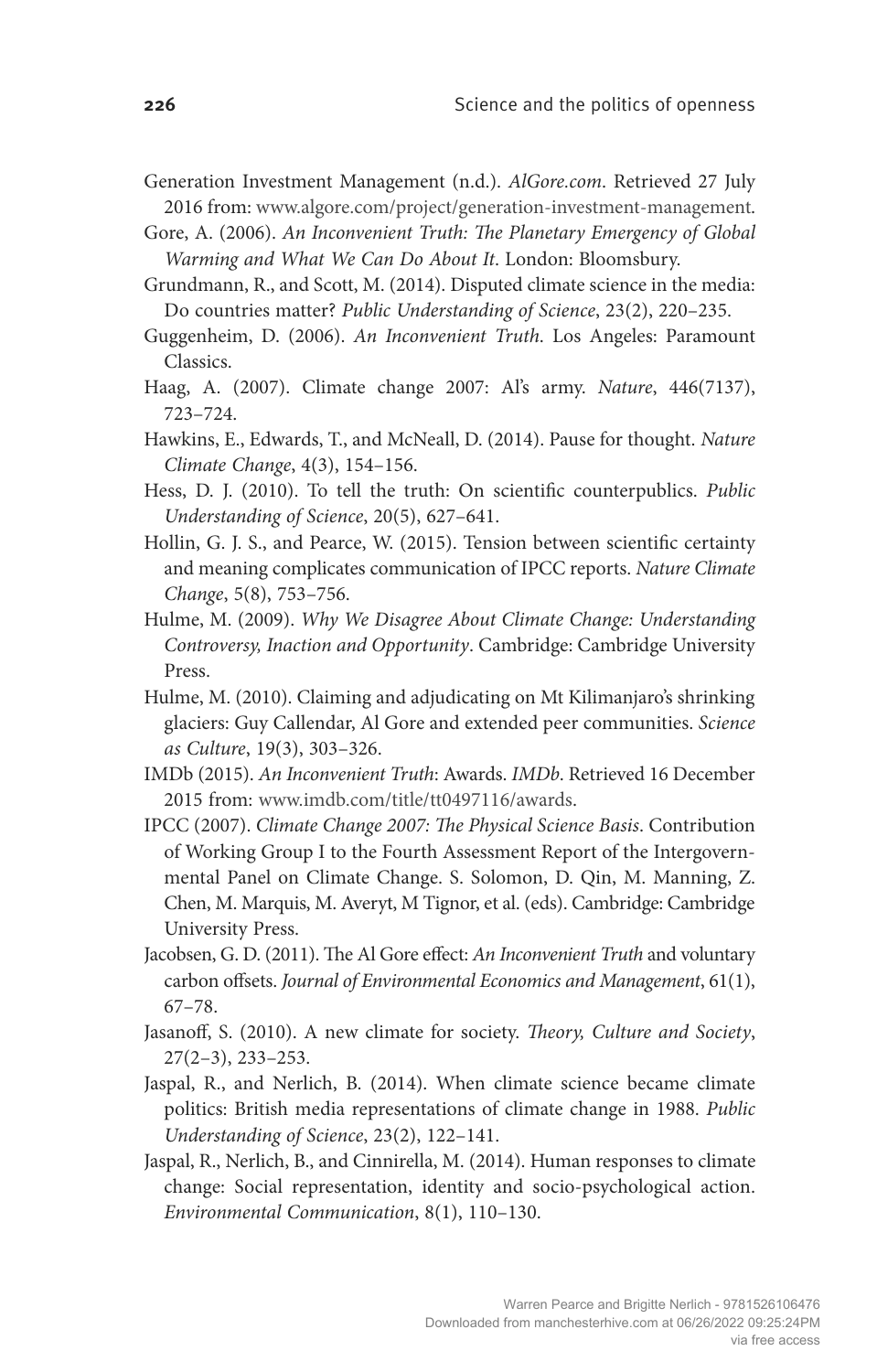- Jaspal, R., Nerlich, B., and Koteyko, N. (2013). Contesting science by appealing to its norms: Readers discuss climate science in the *Daily Mail*. *Science Communication*, 35(3), 383–410.
- Kahan, D. M., Jenkins-Smith, H., and Braman, D. (2011). Cultural cognition of scientific consensus. *Journal of Risk Research*, 14(2), 147–174.
- Koteyko, N., Jaspal, R., and Nerlich, B. (2013). Climate change and 'climategate' in online reader comments: A mixed methods study. *Geographical Journal*, 179(1), 74–86.
- Lahsen, M. (2008). Experiences of modernity in the greenhouse: A cultural analysis of a physicist 'trio' supporting the backlash against global warming. *Global Environmental Change*, 18(1), 204–219.
- Lahsen, M. (2013). Anatomy of dissent: A cultural analysis of climate skepticism. *American Behavioral Scientist*, 57(6), 732–753, doi: 10.1177/0002764212469799.
- Legates, D. R. (2007). *An Inconvenient Truth*: A focus on its portrayal of the hydrologic cycle. *GeoJournal*, 70(1), 15–19.
- Leonnig, C. D. (2012). Al Gore has thrived as green-tech investor. *Washington Post*, 10 October. Retrieved 27 July 2016 from: www.washingtonpost.com/ politics/decision2012/al-gore-has-thrived-as-green-tech-investor/2012/10/10/ 1dfaa5b0-0b11-11e2-bd1a-b868e65d57eb\_story.html.
- McIntyre, S. (2006). Day four: Al Gore. *Climate Audit* [blog], 14 December. Retrieved 16 December 2015 from: http://climateaudit.org/2006/12/14/ day-four-al-gore/.
- McIntyre, S. (2007). Dasuopu versions. *Climate Audit* [blog], 12 January. Retrieved 25 February 2016 from: http://climateaudit.org/2007/01/12/ dasuopu-versions/.
- McIntyre, S. (2008). How Al Gore saved Christmas. *Climate Audit* [blog], 25 December. Retrieved 25 February 2016 from: http://climateaudit.org/2008/ 12/25/al-gore-saves-christmas/.
- Matthews, P. (2015). Why are people skeptical about climate change? Some insights from blog comments. *Environmental Communication*, 9(2), 153–168.
- Moscovici, S. (1963). Attitudes and opinions. *Annual Review of Psychology*, 14(1), 231–260.
- Moscovici, S. (1973). Foreword. In C. Herzlich (ed.), *Health and Illness: A Social Psychological Analysis* (pp. ix–xiv). London: Academic Press.
- Moscovici, S. (1981). On social representations. In J. P. Forgas (ed.), *Social Cognition: Perspectives on Everyday Understanding* (pp. 181–209). London: Academic Press.
- Moscovici, S. (1988). Notes towards a description of social representations. *European Journal of Social Psychology*, 18(3), 211–250.
- Moscovici, S. (2000). *Social Representations: Explorations in Social Psychology*. Cambridge: Polity Press.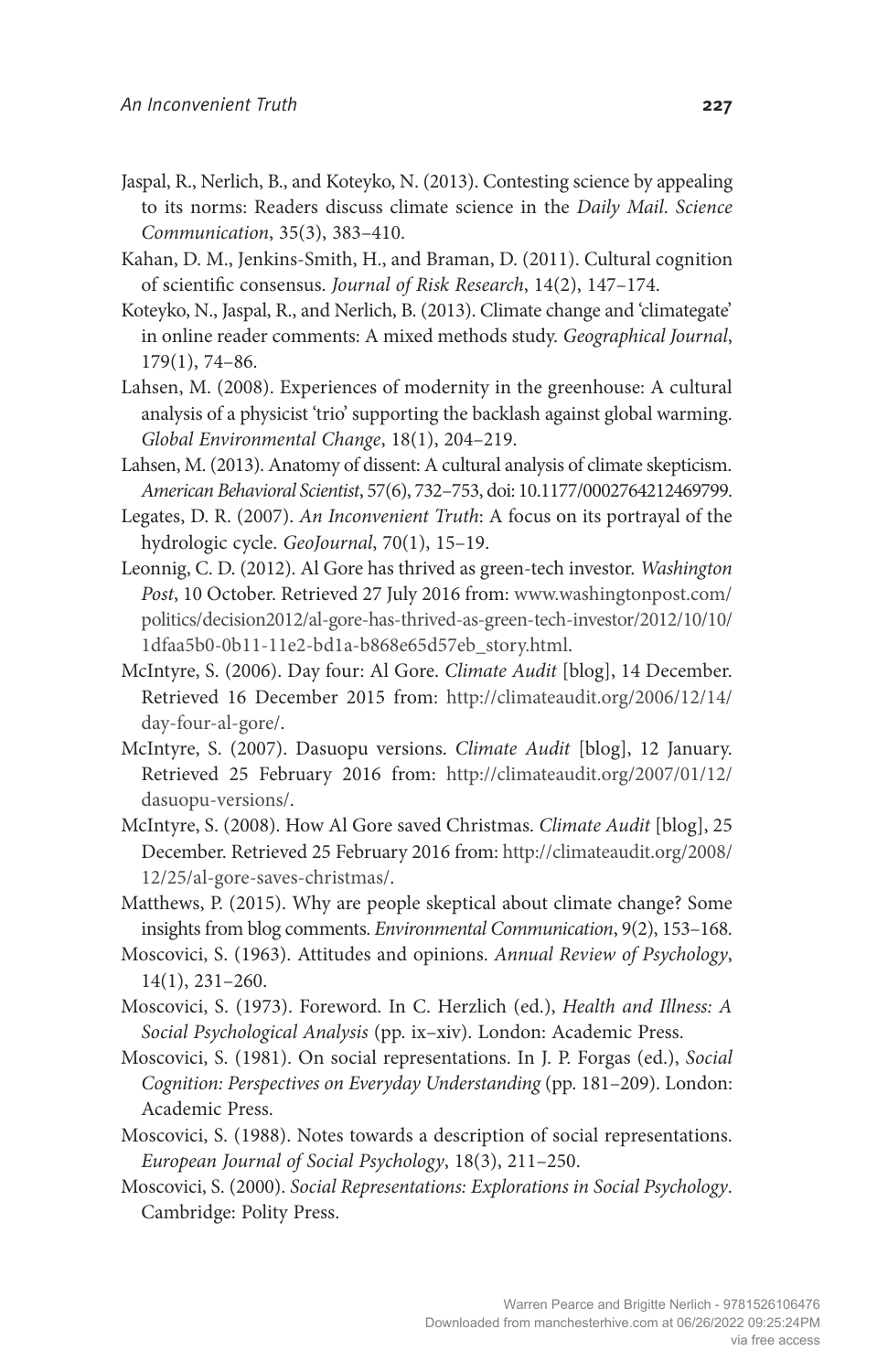- Moscovici, S., and Hewstone, M. (1983). Social representations and social explanations: From the 'naive' to the 'amateur' scientist. In M. Hewstone (ed.), *Attribution Theory: Social and Functional Extensions* (pp. 98–125). Oxford: Blackwell.
- Mr Americana (2015). High priest of global warming cult, Al Gore, training missionaries of climate change. *Overpasses for America*, 30 September. Retrieved 29 February 2016 from: http://overpassesforamerica.com/?p=16885.
- Murray, R., and Heumann, J. (2007). Al Gore's *An Inconvenient Truth* and its skeptics: A case of environmental nostalgia. *Jump Cut*, 49. Retrieved 4 November 2015 from: www.ejumpcut.org/archive/jc49.2007/inconvenTruth/ text.html.
- Nerlich, B., and Jaspal, R. (2014). Images of extreme weather: Symbolising human responses to climate change. *Science as Culture*, 23(2), 253–276.
- Nerlich, B., and Koteyko, N. (2009). Compounds, creativity and complexity in climate change communication: The case of 'carbon indulgences'. *Global Environmental Change*, 19(3), 345–353.
- Nerlich, B., Koteyko, N., and Brown, B. (2010). Theory and language of climate change communication. *Climate Change*, 1(1), 97–110.
- Nolan, J. M. (2010). *An Inconvenient Truth* increases knowledge, concern, and willingness to reduce greenhouse gases. *Environment and Behavior*, 42(5), 643–658.
- Nova, J. (2009a). Climate money: Monopoly science. *JoNova* [blog], 31 July. Retrieved 25 February 2016 from: http://joannenova.com.au/2009/07/ climate-money/.
- Nova, J. (2009b). Carbon rises 800 years after temperatures. *JoNova* [blog], 14 December. Retrieved 25 February 2016 from:http://joannenova.com.au/ 2009/12/carbon-rises-800-years-after-temperatures/.
- O'Hara, H. (2015). *An Inconvenient Truth* review. *Empire*. Updated 1 January 2000. Retrieved 29 January 2016 from: www.empireonline.com/movies/ inconvenient-truth/review/.
- Orlowski, J. (2012). *Chasing Ice*. New York: Submarine Pictures.
- Parker, T. (2006). ManBearPig. *South Park*, season 10, episode 6, 26 April. Comedy Central. Retrieved 26 February 2016 from www.youtube.com/ watch?v=4oNfEI06YkY.
- Pearce, W., Brown, B., Nerlich, B., and Koteyko, N. (2015). Communicating climate change: Conduits, content, and consensus. *Climate Change*, 6(6), 613–626.
- Rayner, S. (2006). What drives environmental policy? *Global Environmental Change*, 16(1), 4–6.
- Reynolds, G. (2005). Presentation Zen: Beginnings. *Presentation Zen* [blog], 18 January. Retrieved 29 January 2016 from: www.presentationzen.com/ presentationzen/2005/01/the\_blog\_begins.html.